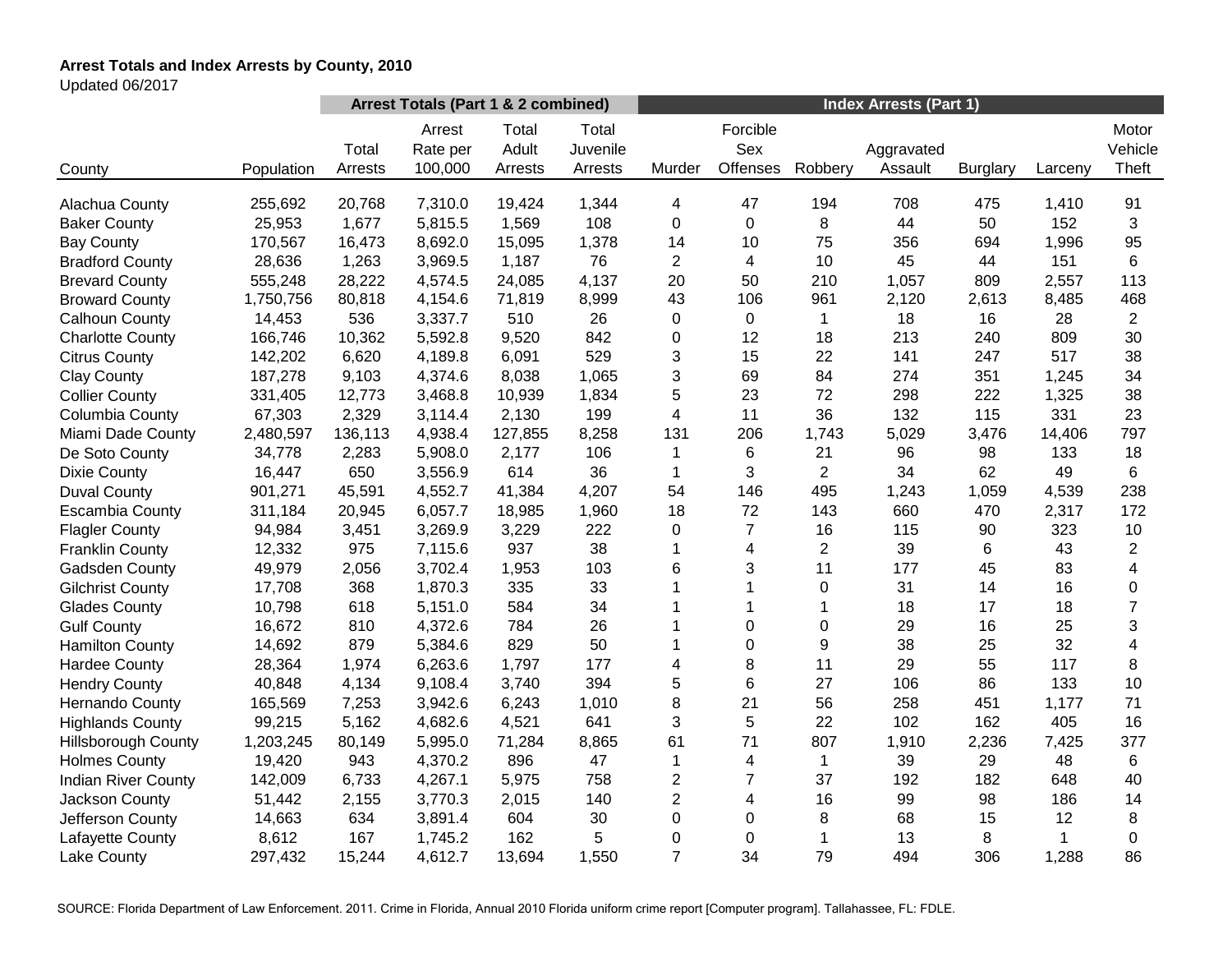# **Arrest Totals and Index Arrests by County, 2010**

Updated 06/2017

|                          |                      | Arrest Totals (Part 1 & 2 combined) |                               |                           |                              | <b>Index Arrests (Part 1)</b> |                             |                |                       |                 |         |                           |
|--------------------------|----------------------|-------------------------------------|-------------------------------|---------------------------|------------------------------|-------------------------------|-----------------------------|----------------|-----------------------|-----------------|---------|---------------------------|
| County                   | Population           | Total<br>Arrests                    | Arrest<br>Rate per<br>100,000 | Total<br>Adult<br>Arrests | Total<br>Juvenile<br>Arrests | Murder                        | Forcible<br>Sex<br>Offenses | Robbery        | Aggravated<br>Assault | <b>Burglary</b> | Larceny | Motor<br>Vehicle<br>Theft |
| Lee County               | 613,546              | 28,120                              | 4,124.9                       | 24,443                    | 3,677                        | 22                            | 37                          | 324            | 590                   | 685             | 2,859   | 161                       |
| Leon County              | 274,853              | 12,817                              | 4,196.9                       | 11,730                    | 1,087                        | 12                            | 27                          | 106            | 398                   | 299             | 1,357   | 64                        |
| Levy County              | 41,451               | 2,296                               | 4,985.2                       | 2,154                     | 142                          | 0                             | $\mathbf{1}$                | 6              | 71                    | 119             | 177     | 15                        |
| <b>Liberty County</b>    | 8,181                | 79                                  | 869.1                         | 75                        | 4                            | 0                             | $\pmb{0}$                   | 0              | $\mathbf 0$           | 0               | 0       | $\mathbf 0$               |
| <b>Madison County</b>    | 19,944               | 1,196                               | 5,397.1                       | 1,117                     | 79                           | $\mathbf{1}$                  | 3                           | 10             | 89                    | 37              | 77      | 9                         |
| <b>Manatee County</b>    | 324,315              | 19,488                              | 5,408.1                       | 17,670                    | 1,818                        | 10                            | 49                          | 191            | 754                   | 495             | 1,824   | 78                        |
| <b>Marion County</b>     | 330,117              | 17,685                              | 4,821.5                       | 16,480                    | 1,205                        | 6                             | 59                          | 134            | 698                   | 562             | 1,655   | 77                        |
| <b>Martin County</b>     | 143,777              | 9,459                               | 5,921.0                       | 8,606                     | 853                          | $\overline{c}$                | 9                           | 72             | 184                   | 246             | 760     | 21                        |
| Monroe County            | 76,887               | 6,672                               | 7,809.9                       | 6,407                     | 265                          | 3                             | 10                          | 33             | 147                   | 138             | 413     | 20                        |
| Nassau County            | 71,556               | 2,547                               | 3,203.5                       | 2,301                     | 246                          | 0                             | 6                           | 29             | 112                   | 134             | 298     | 11                        |
| Okaloosa County          | 195,346              | 11,939                              | 5,500.5                       | 10,831                    | 1,108                        | 5                             | 22                          | 64             | 215                   | 219             | 995     | 83                        |
| <b>Okeechobee County</b> | 39,816               | 2,135                               | 4,825.9                       | 1,915                     | 220                          | 2                             | $\overline{7}$              | 24             | 90                    | 103             | 119     | 12                        |
| <b>Orange County</b>     | 1,110,155            | 59,393                              | 4,815.0                       | 54,214                    | 5,179                        | 53                            | 146                         | 742            | 2,448                 | 2,005           | 5,647   | 390                       |
| Osceola County           | 275,666              | 16,776                              | 5,477.1                       | 15,489                    | 1,287                        | 17                            | 21                          | 121            | 495                   | 403             | 1,060   | 82                        |
| Palm Beach County        | 1,286,461            | 70,479                              | 4,930.7                       | 64,264                    | 6,215                        | 55                            | 88                          | 610            | 2,101                 | 1,633           | 6,339   | 294                       |
| Pasco County             | 440,628              | 23,565                              | 4,813.2                       | 21,640                    | 1,925                        | 11                            | 42                          | 185            | 498                   | 699             | 2,473   | 151                       |
| <b>Pinellas County</b>   | 927,994              | 50,952                              | 4,941.5                       | 44,815                    | 6,137                        | 35                            | 93                          | 571            | 1,812                 | 1,323           | 5,920   | 392                       |
| Polk County              | 584,329              | 31,685                              | 4,880.2                       | 27,613                    | 4,072                        | 23                            | 39                          | 187            | 779                   | 931             | 3,445   | 168                       |
| <b>Putnam County</b>     | 74,115               | 5,552                               | 6,742.0                       | 5,205                     | 347                          | 8                             | 14                          | 42             | 270                   | 159             | 500     | 36                        |
| St. Johns County         | 185,461              | 4,659                               | 2,260.9                       | 4,248                     | 411                          | 10                            | 11                          | 54             | 238                   | 162             | 425     | 66                        |
| St. Lucie County         | 272,782              | 13,861                              | 4,573.2                       | 11,979                    | 1,882                        | 6                             | 32                          | 98             | 437                   | 397             | 1,089   | 62                        |
| Santa Rosa County        | 146,162              | 7,503                               | 4,620.0                       | 6,908                     | 595                          | 8                             | 22                          | 14             | 139                   | 148             | 518     | 41                        |
| Sarasota County          | 383,246              | 17,488                              | 4,106.8                       | 16,542                    | 946                          | 12                            | 28                          | 160            | 444                   | 672             | 1,302   | 83                        |
| Seminole County          | 420,100              | 20,488                              | 4,389.2                       | 17,600                    | 2,888                        | 9                             | 17                          | 120            | 538                   | 455             | 1,774   | 92                        |
| <b>Sumter County</b>     | 97,385               | 3,163                               | 2,923.1                       | 2,940                     | 223                          | 3                             | 8                           | 8              | 111                   | 179             | 408     | 18                        |
| <b>Suwannee County</b>   | 40,885               | 1,569                               | 3,453.8                       | 1,485                     | 84                           | $\overline{c}$                | 3                           | $\overline{7}$ | 68                    | 70              | 80      | 15                        |
| <b>Taylor County</b>     | 23,114               | 1,683                               | 6,553.2                       | 1,610                     | 73                           | 0                             | $\overline{\mathbf{4}}$     | 3              | 58                    | 47              | 100     | $\mathbf{1}$              |
| <b>Union County</b>      | 15,823               | 565                                 | 3,213.7                       | 529                       | 36                           | 0                             | $\overline{c}$              | $\overline{2}$ | 22                    | 29              | 28      | 3                         |
| <b>Volusia County</b>    | 504,974              | 40,788                              | 7,269.5                       | 38,451                    | 2,337                        | 16                            | 55                          | 281            | 1,051                 | 986             | 2,617   | 291                       |
| <b>Wakulla County</b>    | 32,407               | 1,065                               | 2,957.7                       | 969                       | 96                           | 0                             | 5                           | 8              | 33                    | 44              | 87      | 13                        |
| <b>Walton County</b>     | 57,120               | 3,403                               | 5,361.9                       | 3,188                     | 215                          | $\overline{c}$                | $\overline{2}$              | 14             | 111                   | 83              | 139     | 15                        |
| <b>Washington County</b> | 24,672               | 1,196                               | 4,362.8                       | 1,132                     | 64                           | 1                             | $\mathbf{1}$                | $\overline{2}$ | 30                    | 29              | 45      | 5                         |
| Florida                  | 18,771,768 1,020,497 |                                     | 5,436.3                       | 925,554                   | 94,943                       | 741                           | 1,819                       | 9,421          | 31,256                | 28,373          | 96,960  | 5,607                     |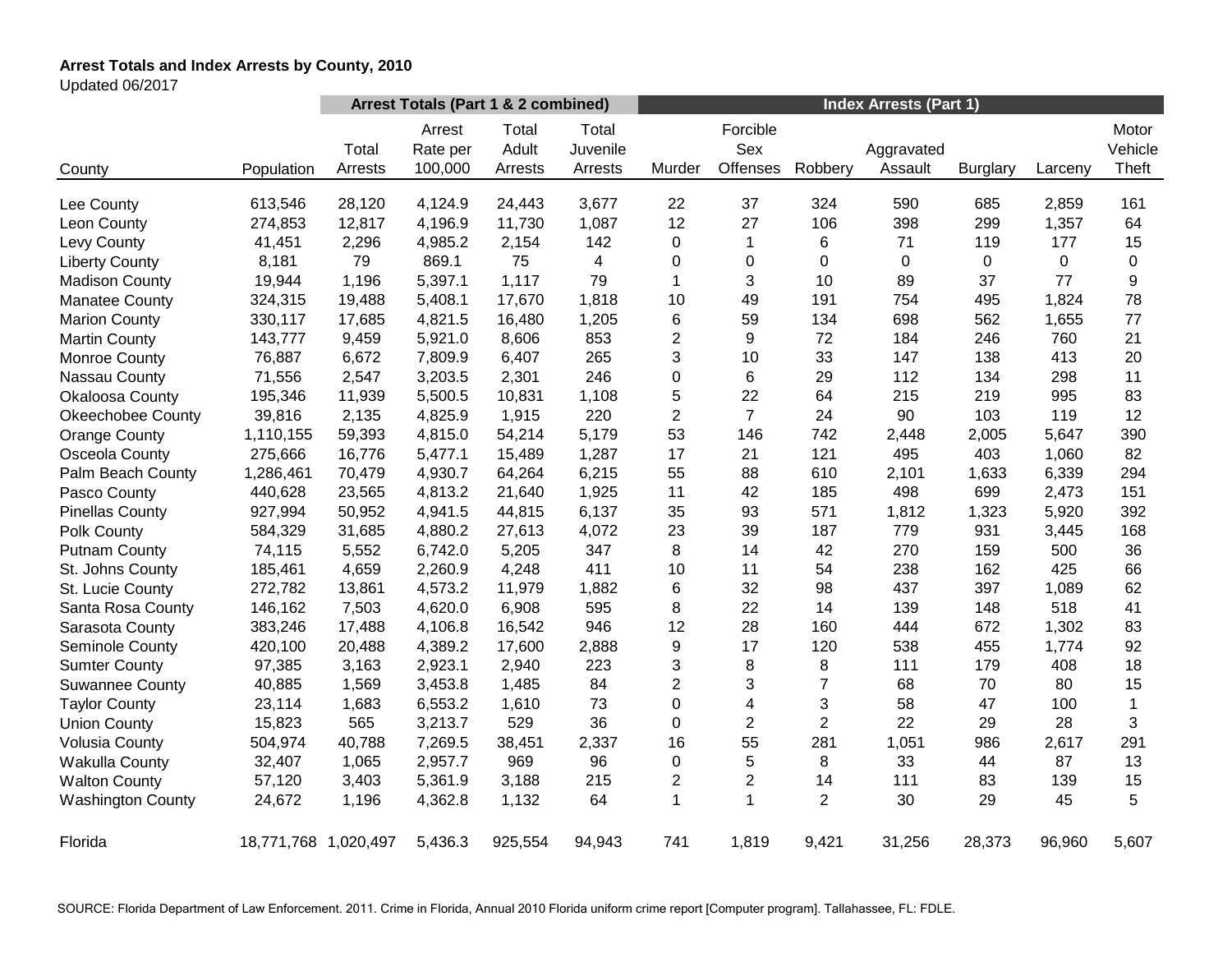Updated 06/2017

**Part 2 Arrests**

|                            |                              | Kidnap/        |                | Simple  | Drug   |                |                |                | Counterfeit/   | Extortion/ |              |
|----------------------------|------------------------------|----------------|----------------|---------|--------|----------------|----------------|----------------|----------------|------------|--------------|
| County                     | Manslaughter Abduction Arson |                |                | Assault | Arrest | <b>Bribery</b> | Embezzlement   | Fraud          | Forgery        | Blackmail  | Intimidation |
|                            |                              |                |                |         |        |                |                |                |                |            |              |
| Alachua County             |                              | 15             | 3              | 1,534   | 2,664  | $\mathbf 0$    | 12             | 944            | 41             | 4          | 22           |
| <b>Baker County</b>        |                              | $\mathbf 0$    | 0              | 59      | 153    | 0              | $\mathbf 0$    | $\overline{2}$ | $\mathbf 0$    | 0          | 0            |
| <b>Bay County</b>          | 0                            | 24             | 8              | 1,546   | 1,573  | 6              | 16             | 262            | 143            | 3          | 19           |
| <b>Bradford County</b>     |                              | $\overline{2}$ | 0              | 154     | 110    | 1              | $\mathbf 0$    | 13             | 4              | 0          | 1            |
| <b>Brevard County</b>      |                              | 14             | 13             | 2,593   | 3,850  | 3              | 29             | 312            | 53             | 3          | 50           |
| <b>Broward County</b>      | 11                           | 30             | 35             | 4,732   | 14,770 | 1              | 120            | 825            | 226            | 5          | 118          |
| <b>Calhoun County</b>      | $\mathbf 0$                  | 0              | 0              | 71      | 119    | 0              | 0              | 1              | 5              | 0          | 0            |
| <b>Charlotte County</b>    | 0                            | 0              | 5              | 764     | 1,581  | 0              | $\overline{2}$ | 180            | 32             | 0          | 9            |
| <b>Citrus County</b>       |                              | 0              | 3              | 713     | 730    | 0              |                | 78             | 9              | 0          | 3            |
| <b>Clay County</b>         | 0                            |                | 9              | 649     | 1,391  | 0              | 3              | 144            | 56             |            |              |
| <b>Collier County</b>      |                              | 18             | 5              | 1,017   | 1,393  | 2              | 9              | 307            | 57             | 0          | 9            |
| Columbia County            | 0                            | 1              | $\mathbf 0$    | 328     | 149    | 0              | 0              | 45             | 4              | 0          | 13           |
| Miami Dade County          | 9                            | 82             | 36             | 8,283   | 23,937 | 18             | 51             | 1,241          | 442            | 41         | 1,135        |
| De Soto County             | 0                            | $\overline{2}$ | $\Omega$       | 217     | 244    | 0              | $\Omega$       | 23             | 8              |            | 32           |
| <b>Dixie County</b>        | 3                            | $\Omega$       | 0              | 64      | 69     | 0              | $\Omega$       | 1              | 6              |            | 5            |
| <b>Duval County</b>        | 11                           | 32             | 32             | 4,300   | 6,007  | 1              | 156            | 1,131          | 46             | 0          | 32           |
| <b>Escambia County</b>     | 4                            | 47             | 10             | 2,372   | 1,933  | 3              | 4              | 497            | 50             | 4          | 73           |
| <b>Flagler County</b>      | 0                            | 0              | 1              | 411     | 416    | 0              | 9              | 71             | 13             | 0          | 14           |
| <b>Franklin County</b>     | $\overline{0}$               | 0              | 1              | 10      | 124    | 0              | $\Omega$       | 16             | 5              | $\Omega$   | $\Omega$     |
| Gadsden County             | 0                            |                | 0              | 143     | 268    | 0              | $\Omega$       | 10             | $\overline{4}$ | 0          |              |
| <b>Gilchrist County</b>    | 0                            | $\Omega$       | 0              | 55      | 51     | 0              | $\Omega$       | 0              | $\mathbf 0$    | 0          | 0            |
| <b>Glades County</b>       | 0                            | 0              | $\Omega$       | 24      | 109    | 0              | $\Omega$       | 2              | $\overline{2}$ | 0          | 0            |
| <b>Gulf County</b>         | 0                            | 0              | 0              | 29      | 163    | 0              | $\Omega$       | $\overline{2}$ | 1              | 0          | 0            |
| <b>Hamilton County</b>     | 0                            |                | 3              | 88      | 99     | 0              | $\Omega$       | 0              | 8              | 0          |              |
| <b>Hardee County</b>       | 0                            |                | 0              | 176     | 207    | 0              | 0              | 21             | 8              | 0          | 0            |
| <b>Hendry County</b>       | 0                            | 8              | $\overline{2}$ | 190     | 301    | 0              | 0              | 30             | $\overline{2}$ | 0          | 6            |
| Hernando County            | 0                            | 11             | 3              | 1,019   | 941    | 0              | $\Omega$       | 199            | 49             | 0          | 57           |
| <b>Highlands County</b>    | $\overline{c}$               | 12             | 1              | 573     | 631    | 0              | 1              | 66             | 12             | 0          | 25           |
| <b>Hillsborough County</b> | 4                            | 54             | 21             | 5,773   | 9,135  | 0              | 119            | 1,354          | 502            | 7          | 186          |
| <b>Holmes County</b>       | 0                            | 0              | 1              | 93      | 103    | 0              | 0              | 3              | 0              | 0          | $\mathbf 0$  |
| <b>Indian River County</b> |                              | 5              | 4              | 795     | 666    | 1              | 4              | 110            | 17             | 0          | 26           |
| Jackson County             | 0                            | 9              | 5              | 165     | 203    | 0              | 0              | 32             | 13             | 0          | 9            |
| Jefferson County           | 0                            | 0              | 0              | 31      | 123    | 0              | 0              | 3              | 1              | 0          | 3            |
| Lafayette County           | 0                            |                | 0              | 0       | 13     | 0              | 0              |                | 0              | 0          |              |
| <b>Lake County</b>         |                              | $\overline{0}$ | 4              | 1,453   | 2,753  | 1              | $\overline{2}$ | 165            | 83             |            | 13           |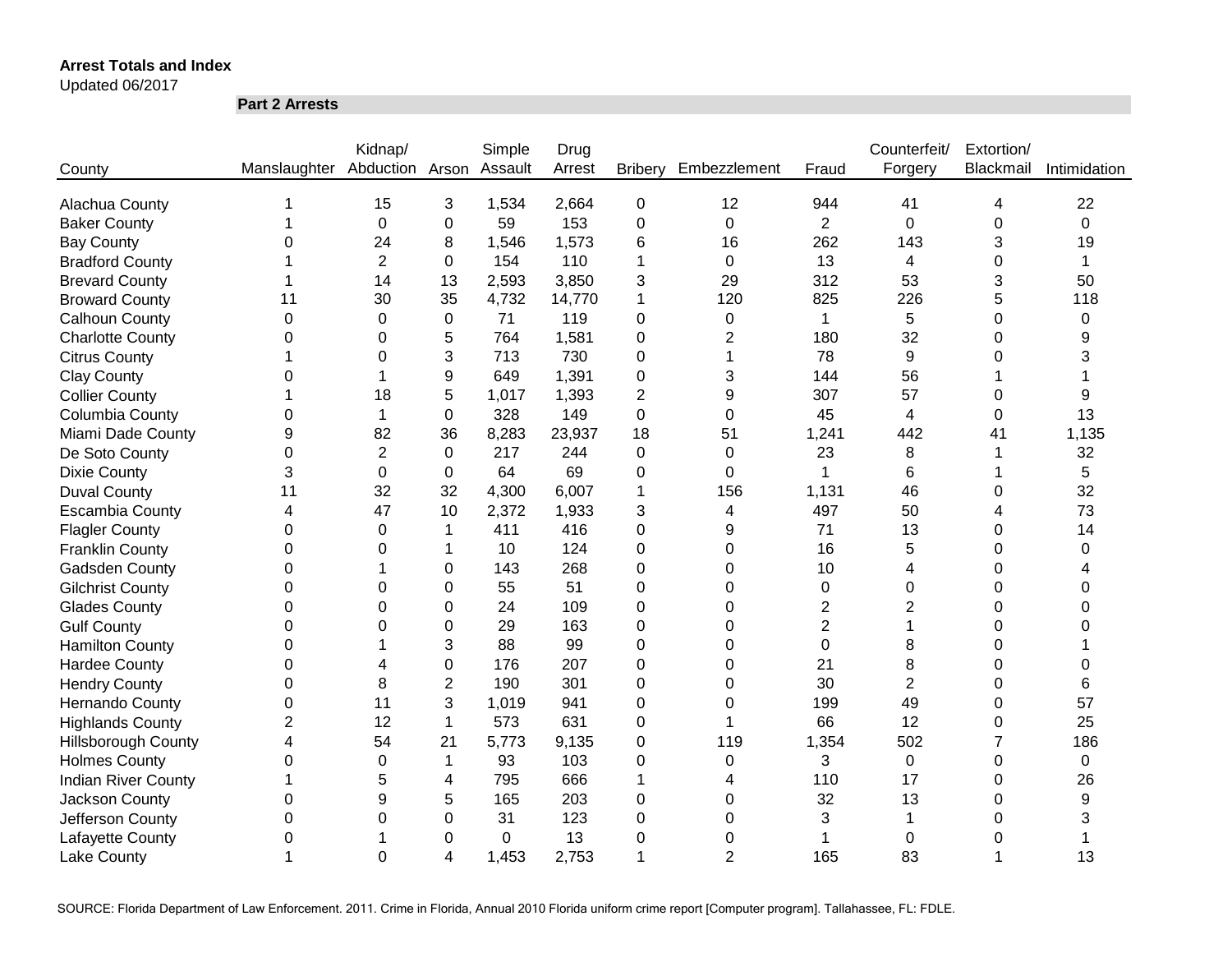#### Updated 06/2017

**Part 2 Arrests**

|                          |                | Kidnap/        |                | Simple      | Drug    |                          |              |                | Counterfeit/   | Extortion/     |                |
|--------------------------|----------------|----------------|----------------|-------------|---------|--------------------------|--------------|----------------|----------------|----------------|----------------|
| County                   | Manslaughter   | Abduction      | Arson          | Assault     | Arrest  | <b>Bribery</b>           | Embezzlement | Fraud          | Forgery        | Blackmail      | Intimidation   |
| Lee County               | 4              | $\overline{2}$ | 6              | 2,248       | 3,388   | $\overline{2}$           | 69           | 532            | 51             | 0              | 29             |
| Leon County              | 4              | 25             | 10             | 911         | 1,786   | 1                        | 35           | 294            | 48             | 1              | 20             |
| Levy County              | 0              | 3              | 3              | 220         | 289     | 0                        | 0            | 15             | 22             | 0              | 9              |
| <b>Liberty County</b>    | 0              | 0              | 0              | $\mathbf 0$ | 4       | 0                        | 0            | 0              | $\mathbf 0$    | 0              | 0              |
| <b>Madison County</b>    | 0              | 3              | $\overline{2}$ | 169         | 121     | 0                        | 0            | 14             | 11             | 2              | 24             |
| <b>Manatee County</b>    | 4              | 37             | 6              | 2,492       | 2,153   | 2                        | 29           | 546            | 38             | 4              | 51             |
| <b>Marion County</b>     | 5              | 18             | $\mathbf{2}$   | 1,532       | 2,075   | 0                        | 0            | 111            | 57             | 2              | 4              |
| <b>Martin County</b>     | $\overline{2}$ | 0              | $\overline{2}$ | 638         | 1,266   | $\overline{c}$           | 0            | 253            | 8              | 0              | 4              |
| Monroe County            | 0              |                | 5              | 446         | 685     | 0                        | 5            | 31             | 6              | 0              | 12             |
| Nassau County            |                | 3              | 0              | 322         | 593     | 0                        | 0            | 69             | 36             | 0              | 22             |
| Okaloosa County          |                | $\overline{7}$ | 0              | 1,050       | 1,023   | 0                        | 0            | 176            | 31             | 0              | 35             |
| <b>Okeechobee County</b> | 0              | 3              | 1              | 246         | 289     | 0                        |              | 14             | 14             | 0              | 0              |
| <b>Orange County</b>     | 6              | 160            | 25             | 5,849       | 8,751   | $\overline{2}$           | 6            | 810            | 127            | 3              | 243            |
| Osceola County           | 0              | 13             | $\mathbf{1}$   | 1,686       | 2,108   | $\overline{\mathcal{L}}$ | 0            | 180            | 21             | 0              | 40             |
| Palm Beach County        | 5              | 33             | 29             | 4,692       | 8,964   | 9                        | 51           | 726            | 223            | 21             | 190            |
| Pasco County             | 1              | 17             | 15             | 2,509       | 2,661   | 1                        | 9            | 636            | 45             | 9              | 46             |
| <b>Pinellas County</b>   | 10             | 34             | 24             | 5,823       | 8,525   | 1                        | 38           | 598            | 271            | $\overline{c}$ | 544            |
| Polk County              | 5              | 54             | $\overline{7}$ | 4,797       | 5,287   | 2                        | $\Omega$     | 221            | 111            | 15             | 120            |
| <b>Putnam County</b>     | $\Omega$       | 10             | 5              | 453         | 785     | 0                        | $\Omega$     | 94             | 18             | 2              | 29             |
| St. Johns County         | 1              | 7              | 3              | 594         | 606     | 0                        | 4            | 112            | 30             | 0              | 12             |
| St. Lucie County         | 0              | 6              | 8              | 1,662       | 1,712   | 1                        | 1            | 109            | 45             | 0              | 26             |
| Santa Rosa County        | 0              | 10             | $\overline{2}$ | 582         | 665     | 0                        | 2            | 227            | 9              | 0              | 12             |
| Sarasota County          | 3              | 18             | 13             | 1,273       | 2,199   | 1                        | 6            | 439            | 112            | 6              | 17             |
| Seminole County          | 1              | 34             | 8              | 1,742       | 2,449   | 1                        | 19           | 206            | 73             | $\Omega$       | 380            |
| <b>Sumter County</b>     | 3              | 6              | 0              | 225         | 370     | 0                        | $\Omega$     | $\overline{7}$ | 6              | 0              | $\overline{7}$ |
| <b>Suwannee County</b>   | 0              | 6              | 1              | 138         | 265     | 1                        | 0            | 14             | 4              |                | 9              |
| <b>Taylor County</b>     | 0              | 3              | 1              | 95          | 219     | 0                        | 0            | 39             | 4              | 0              | 15             |
| <b>Union County</b>      | 0              | $\overline{2}$ | 1              | 13          | 47      | 0                        | 0            | 15             | $\overline{2}$ | 0              | $\overline{2}$ |
| <b>Volusia County</b>    | $\overline{2}$ | 34             | 17             | 2,970       | 4,771   | 0                        | 2            | 355            | 223            |                | 17             |
| <b>Wakulla County</b>    | 1              | 1              | 3              | 107         | 96      | 0                        | $\Omega$     | $\overline{7}$ | 1              | 0              | 1              |
| <b>Walton County</b>     | 0              | 3              | 1              | 264         | 394     | 0                        | $\Omega$     | 43             | 6              | 0              | 3              |
| <b>Washington County</b> | 0              | $\Omega$       | $\Omega$       | 97          | 250     | 0                        | $\Omega$     | $\Omega$       | $\overline{7}$ | 0              | $\Omega$       |
| Florida                  | 111            | 927            | 406            | 86,269      | 141,775 | 67                       | 815          | 14,984         | 3,562          | 140            | 3,790          |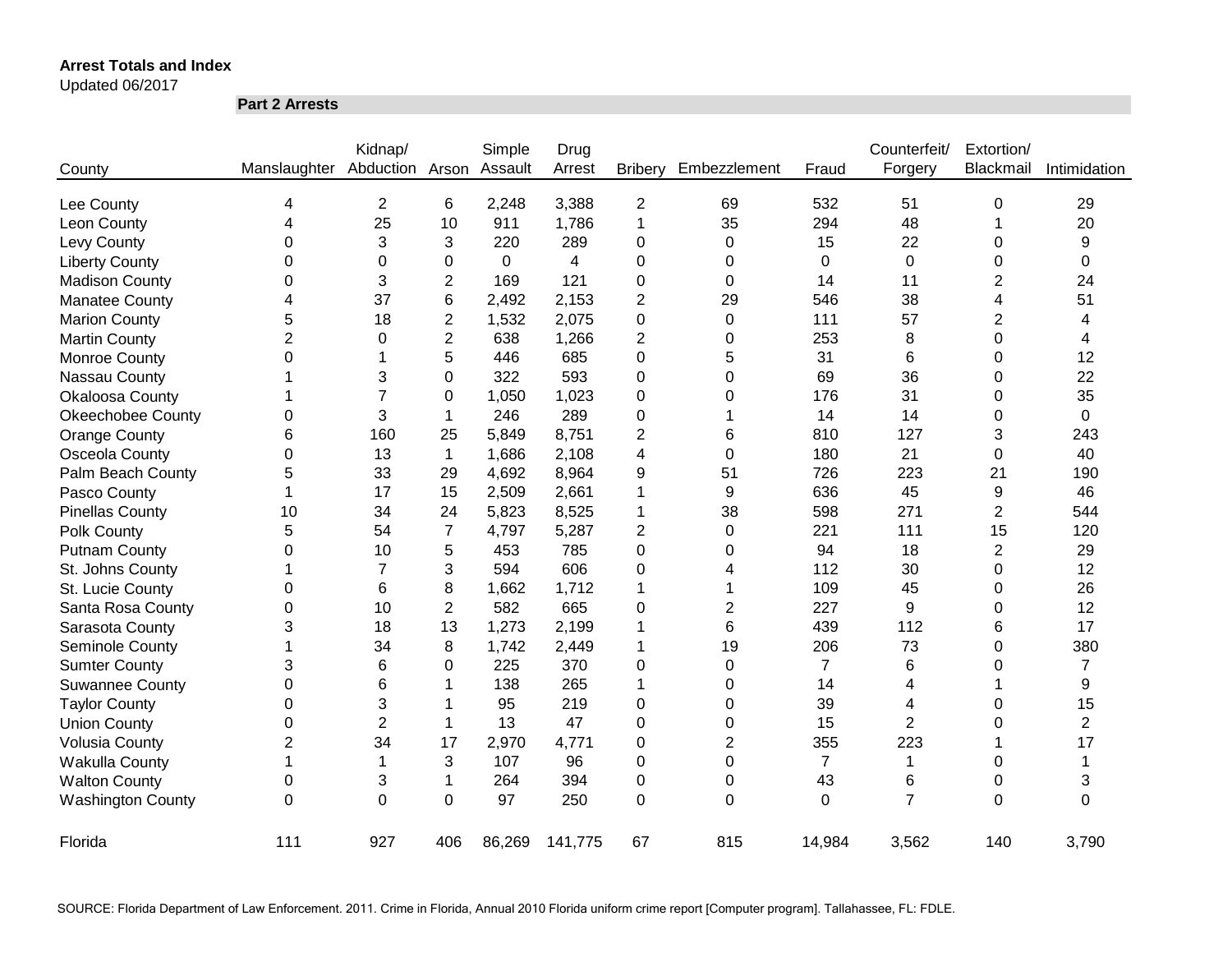Updated 06/2017

**Part 2 Arrests, continued**

|                            |                | Non-Forcible        | Stolen         |            | Destruction/   |                | Weapons        | Liquor Law     |        |
|----------------------------|----------------|---------------------|----------------|------------|----------------|----------------|----------------|----------------|--------|
| County                     | Prostitution   | <b>Sex Offenses</b> | Property       | <b>DUI</b> | Vandalism      | Gambling       | Violations     | Violations     | Misc.  |
| Alachua County             | 11             | 46                  | 38             | 716        | 137            | $\mathbf 0$    | 97             | 890            | 10,664 |
| <b>Baker County</b>        | 0              | 10                  | 8              | 100        | 3              | 0              | $\overline{2}$ | 11             | 1,071  |
| <b>Bay County</b>          | 22             | 72                  | 81             | 673        | 265            | 3              | 141            | 2,320          | 6,056  |
| <b>Bradford County</b>     | $\mathbf 0$    | 6                   | 3              | 32         | 21             | 0              | 6              | 16             | 631    |
| <b>Brevard County</b>      | 119            | 95                  | 50             | 2,014      | 196            | 0              | 150            | 627            | 13,234 |
| <b>Broward County</b>      | 358            | 203                 | 354            | 2,881      | 385            | 59             | 445            | 1,124          | 39,340 |
| Calhoun County             | $\Omega$       | 0                   | 0              | 53         | 1              | 0              | 4              | 8              | 209    |
| <b>Charlotte County</b>    | 10             | 26                  | 0              | 588        | 65             | 9              | 32             | 23             | 5,714  |
| <b>Citrus County</b>       | 4              | 53                  | 44             | 262        | 70             | 0              | 30             | 61             | 3,575  |
| <b>Clay County</b>         | 0              | 21                  | 34             | 489        | 122            | 0              | 47             | 44             | 4,031  |
| <b>Collier County</b>      | 23             | 57                  | 1              | 1,210      | 87             | 0              | 69             | 92             | 6,433  |
| Columbia County            | 0              | 3                   | 8              | 147        | 8              | 0              | 3              | 38             | 930    |
| Miami Dade County          | 1,153          | 556                 | 241            | 4,536      | 896            | 203            | 889            | 6,112          | 60,464 |
| De Soto County             | 0              | 42                  | 17             | 77         | 9              | 0              | $\overline{7}$ | 3              | 1,228  |
| <b>Dixie County</b>        | 0              | $\overline{2}$      | 5              | 34         | 8              | 0              | 1              | 5              | 289    |
| <b>Duval County</b>        | 574            | 339                 | 209            | 3,137      | 417            | 19             | 465            | 1,532          | 19,377 |
| <b>Escambia County</b>     | 21             | 96                  | 91             | 817        | 247            | 0              | 118            | 349            | 10,357 |
| <b>Flagler County</b>      | 0              | 10                  | 21             | 253        | 14             | 0              | 20             | 12             | 1,625  |
| <b>Franklin County</b>     | 0              | 4                   | 1              | 60         | 12             | 0              | 1              | 20             | 624    |
| Gadsden County             | 9              | $\overline{7}$      | 8              | 179        | 26             | 0              | 12             | 22             | 1,034  |
| <b>Gilchrist County</b>    | 0              | 3                   | $\mathbf 0$    | 32         | $\mathbf 0$    | 0              | $\mathbf 0$    | 8              | 156    |
| <b>Glades County</b>       | 0              | 3                   | 5              | 35         | 1              | 0              | $\overline{2}$ | $\mathbf{1}$   | 371    |
| <b>Gulf County</b>         | 0              | $\overline{2}$      | 1              | 39         | 5              | 0              | $\overline{4}$ | $\overline{7}$ | 483    |
| <b>Hamilton County</b>     | 0              | $\overline{c}$      | $\overline{2}$ | 42         | 8              | 0              | 5              | 16             | 495    |
| <b>Hardee County</b>       | $\overline{2}$ | 10                  | 1              | 63         | 17             | 0              | 13             | 5              | 1,215  |
| <b>Hendry County</b>       | 0              | 16                  | 9              | 171        | 36             | 3              | 27             | 57             | 2,903  |
| Hernando County            | 0              | 43                  | 147            | 483        | 109            | 0              | 40             | 32             | 2,078  |
| <b>Highlands County</b>    | 1              | 17                  | 16             | 243        | 43             | 0              | 39             | 37             | 2,728  |
| <b>Hillsborough County</b> | 511            | 143                 | 121            | 5,096      | 610            | 39             | 676            | 3,791          | 39,120 |
| <b>Holmes County</b>       | 0              | $\overline{2}$      | $\mathbf 0$    | 44         | $\overline{7}$ | $\pmb{0}$      | $\mathbf{3}$   | 12             | 547    |
| <b>Indian River County</b> | 4              | 37                  | 16             | 427        | 101            | 0              | 35             | 100            | 3,276  |
| Jackson County             | 0              | 6                   | 8              | 142        | 18             | 0              | 13             | 13             | 1,100  |
| Jefferson County           | 1              | 5                   | 1              | 48         | 6              | 0              | 4              | 1              | 296    |
| Lafayette County           | 0              | 0                   | 0              | 19         | 0              | 0              | 0              | $\mathbf 0$    | 109    |
| <b>Lake County</b>         | 1              | 121                 | 25             | 744        | 190            | $\overline{0}$ | 47             | 174            | 7,172  |